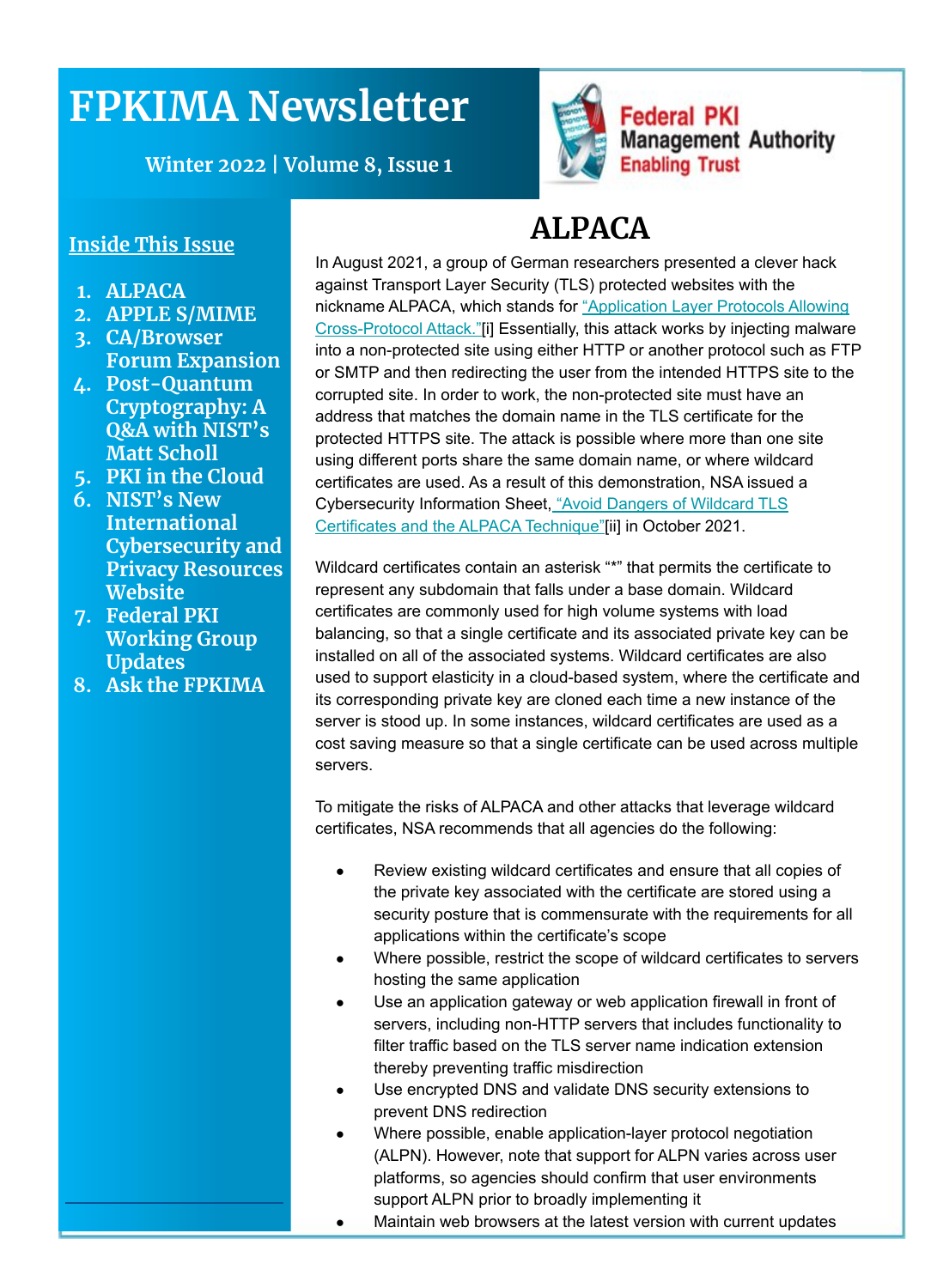### **APPLE S/MIME**

Apple publicly posted the requirements<sup>[iii]</sup> and submission process for inclusion in their publicly trusted Root Store program. This includes advance notices that beginning April 1,2022, S/MIME certificates must not include a validity period greater than 825 days. This restriction should not immediately affect signature certificates issued within the FPKI as the Federal Common Policy CA G2 is not included in the Apple Root Store program. However, Apple has set a precedent for transitioning restrictions initially imposed only on publicly trusted certificates to include all certificates. If your agency uses native Apple products for S/MIME, on either iOS or MacOS, with 3-year signature and key management certificates, you may want to contact Apple at [certificate-authority-program@apple.com](mailto:certificate-authority-program@apple.com) and request this validity period restriction not be extended to enterprise managed S/MIME certificates.

### **CA/Browser Forum Expansion**

The CA/Browser Forum has expanded and now includes working groups developing baseline requirements for publicly trusted S/MIME and code signing certificates in addition to server authentication certificates used with TLS. In place of browsers, these other groups include "certificate consumers" who are vendors that develop commercial products that will be the relying party application for these certificate types. What appears to be missing from the S/MIME working group is representatives from organizations that configure and rely on both the certificates and relying<br>party email applications. The S/MIME group has drafted certificate party email applications. The S/MIME [profiles\[](https://docs.google.com/spreadsheets/d/1gEq-o4jU1FWvKBeMoncfmhAUemAgGuvVRSLQb7PedLU/edit)iv] for the end-user S/MIME certificates divided into categories for email-validated only, organization-validated, sponsored-individual, and personal individual certificates. In addition, each category contains 3 types of profiles: one strictly for certificates limited in use to only email-protection, multi-use certificates that may contain EKU for additional uses like document signing, and one labeled legacy that attempts to capture what is currently in certificates being used for email-protection.

#### **Post Quantum Cryptography: A Q&A with NIST's Matt Scholl**

[NIST invited their chief of the Computer Security Division, Matt Scholl to](https://www.nist.gov/blogs/taking-measure/post-quantum-cryptography-qa-nists-matt-scholl) [discuss the future of quantum machines and risk to our data\[](https://www.nist.gov/blogs/taking-measure/post-quantum-cryptography-qa-nists-matt-scholl)v]. Matt Scholl and NIST have been working on identifying and standardizing new encryption algorithms to eliminate the risk of being broken by quantum machines. The goal is to develop encryption standards that work with current machines and future threats from quantum machines. Scholl recommends that individual organizations begin to assess which data is most important and its encryption vulnerabilities. Planning for the future will help organizations to prioritize data when new standards are implemented.

#### *NISTIR 8360- Machine Learning for Access Control Policy Verification*

*"Proposes an efficient and straightforward method for access control policy verification by applying a classification algorithm of machine learning" You can see the full [release here](https://nvlpubs.nist.gov/nistpubs/ir/2021/NIST.IR.8360.pdf)*

**S***P 800-213 Iot Device Cybersecurity Guidance for the Federal Government: Establishing IoT Device Cybersecurity Requirements This document provides recommendations for incorporating IoT devices. You can see the* 

*full [release here](https://csrc.nist.gov/publications/detail/sp/800-213/final)*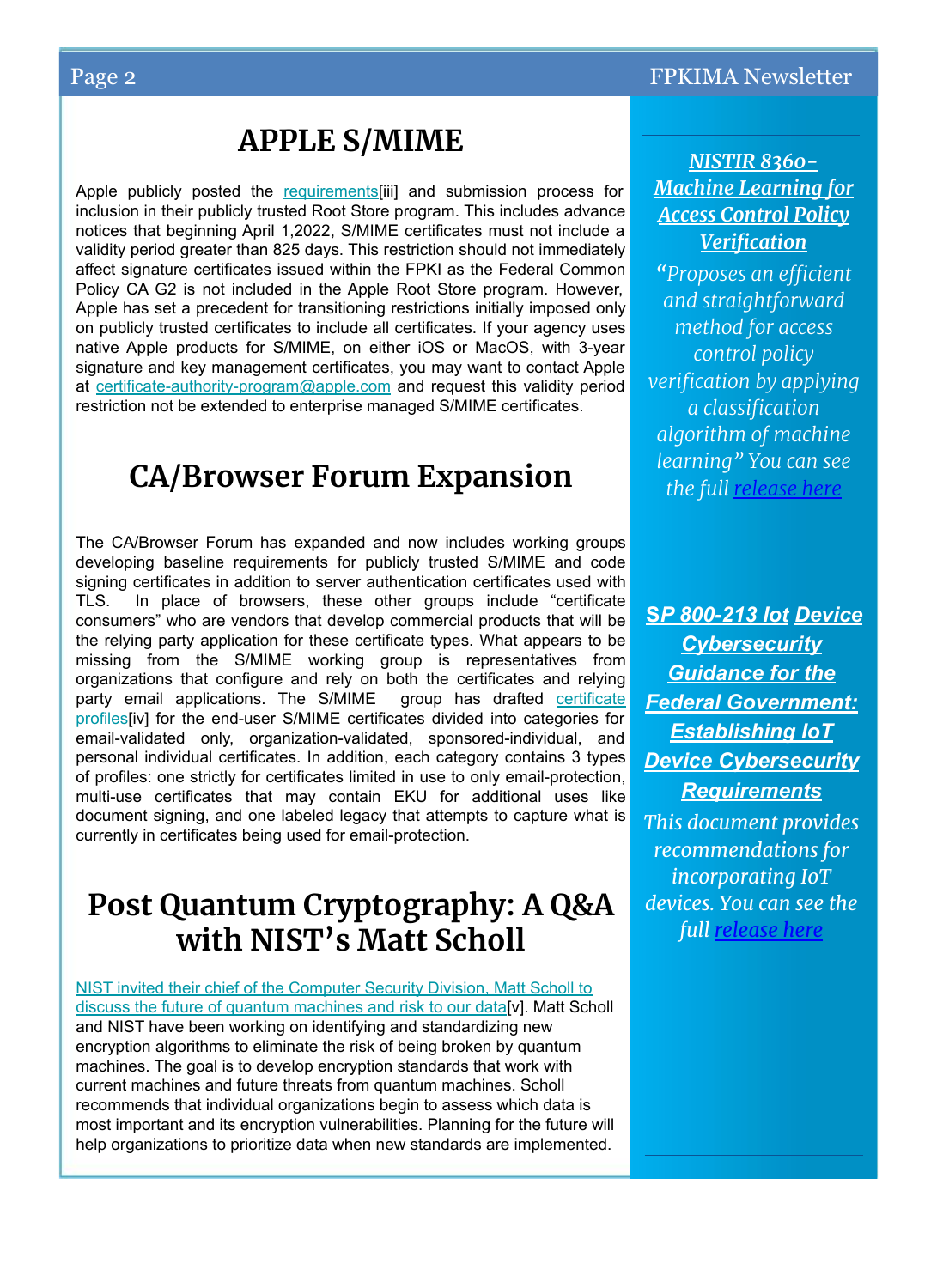*SP 800-108 Rev.1 (Draft)- Recommendation for Key Derivation Using Pseudorandom Functions NIST released a draft of SP 800-108 Rev.1. The comment period for SP 800-108 is closed as of 1/18/22.*

#### *Where Can I Find More Information about the FPKIMA?*

*For more Information about the FPKIMA, go to [https://www.idmanage](https://www.idmanagement.gov/governance/ficam/) [ment.gov/governance/fi](https://www.idmanagement.gov/governance/ficam/) [cam/#federal-public-ke](https://www.idmanagement.gov/governance/ficam/) [y-infrastructure-manag](https://www.idmanagement.gov/governance/ficam/) [ement-authority](https://www.idmanagement.gov/governance/ficam/) or the FPKI Guide website at [https://playbooks.idman](https://playbooks.idmanagement.gov/fpki/) [agement.gov/fpki/.](https://playbooks.idmanagement.gov/fpki/)*

## **PKI in the Cloud**

During the November FPKI Technical Working meeting, PKI in the cloud was discussed. The group reviewed FISMA requirements in the FPKI Overlay to 800-53 compared with FedRamp requirements. FedRAMP requirements are not written with enough specifics to ensure they meet FPKI Common Policy requirements. The main conclusion from the discussion is that the PKI in the cloud must still meet FPKI requirements and simply pointing to a FedRAMP ATO is not sufficient; they must be able to demonstrate the compliance with each annual PKI Compliance Audit.

## **NIST's International Cybersecurity and Privacy Resources Website**

NIST recently launched a new [International Cybersecurity and Privacy](https://www.nist.gov/cybersecurity/international-cybersecurity-and-privacy-resources) Resources Site<sup>[vi]</sup>. This site will assist international colleagues as NIST cybersecurity and privacy resources continue to be used throughout the world to manage cyberthreats and privacy risks. The new site includes translations of Cybersecurity Framework in languages such as Arabic, Indonesian, Japanese, and Polish. The translation of other NIST documents and frameworks can be found listed including Privacy Framework, NICE Framework, and IoT Cybersecurity Program Documents. Along with translations of NIST framework, the site includes adaptations that incorporate and reference content from NIST.